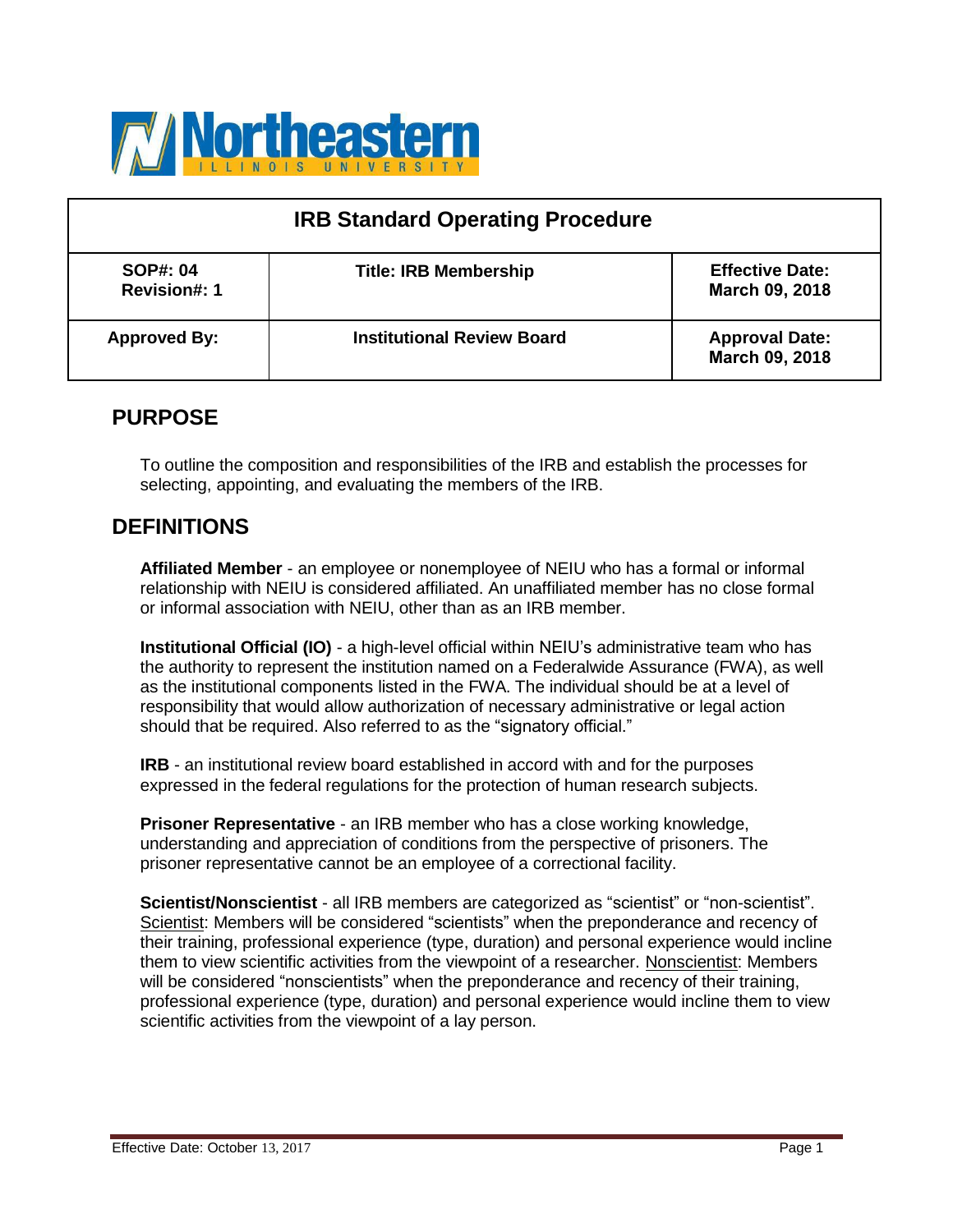# **1. COMPOSITION, QUALIFICATIONS, AND DIVERSITY**

#### **1.1. IRB Members**

- 1.1.1. The IRB has a minimum of five members with varying backgrounds to adequately review the research activities commonly conducted at NEIU.
- 1.1.2. The IRB includes at least one member whose primary concerns are in scientific areas and at least one member whose primary concerns are in nonscientific areas. Also, the IRB consists of at least one member who is not otherwise affiliated with NEIU and is not part of the immediate family of a person who is affiliated with NEIU.
- 1.1.3. To enable the IRB to ascertain the acceptability of proposed research in terms of institutional commitments, regulations, applicable law, and standards of professional conduct and practice, the IRB includes persons knowledgeable in these areas and may include representatives of administration.
- 1.1.4. The IRB is sufficiently qualified through the experience, expertise, and diversity of its members – including consideration of race, gender, cultural backgrounds, and sensitivity to such issues as community attitudes – to promote respect for its advice and counsel in safeguarding the rights and welfare of human subjects.
- 1.1.5. Because the IRB may review research that involves a vulnerable category of subjects, the IRB may include – either as members or consultants, as appropriate – individuals who are knowledgeable about, and experienced in, working with these categories of subjects.
- 1.1.6. The IRB supports the principles of equal opportunity in employment and education. The IRB does not discriminate on the basis of race, color, religion, sex, pregnancy, disability, national origin, citizenship status, ancestry, age, order of protection status, genetic information, marital status, sexual orientation, gender identity, gender expression, arrest record status, military status, or unfavorable discharge from military service when selecting IRB members.

#### **1.2. IRB Chair**

1.2.1. The chair is selected from among the tenured faculty of the Institution. The chair must have previously served as a member of the NEIU IRB.

### **1.3. IRB Vice Chair**

1.3.1. The vice chair is selected from among the tenured faculty at the Institution. The vice chair must have previously served as a member of the NEIU IRB.

### **1.4. Ex-Officio Members**

1.4.1. The IRB may include non-voting ex-officio members, depending on the relevance of their office, expertise, and experience.

### **1.5. Prisoner Representative**

1.5.1. The prisoner representative is listed on the IRB membership roster as a voting member, with the stipulation in the "Comments" section that the representative will only count towards quorum when s/he is in attendance and reviewing prisoner research studies.

### **1.6. IRB Consultants**

1.6.1. The IRB may, at its discretion, invite individuals with competence in special areas to assist in the review of issues that require expertise beyond, or in addition to, that available on the IRB. These consultants are not counted as IRB members in establishing the numerical quorum for each IRB, and may not vote with the IRB.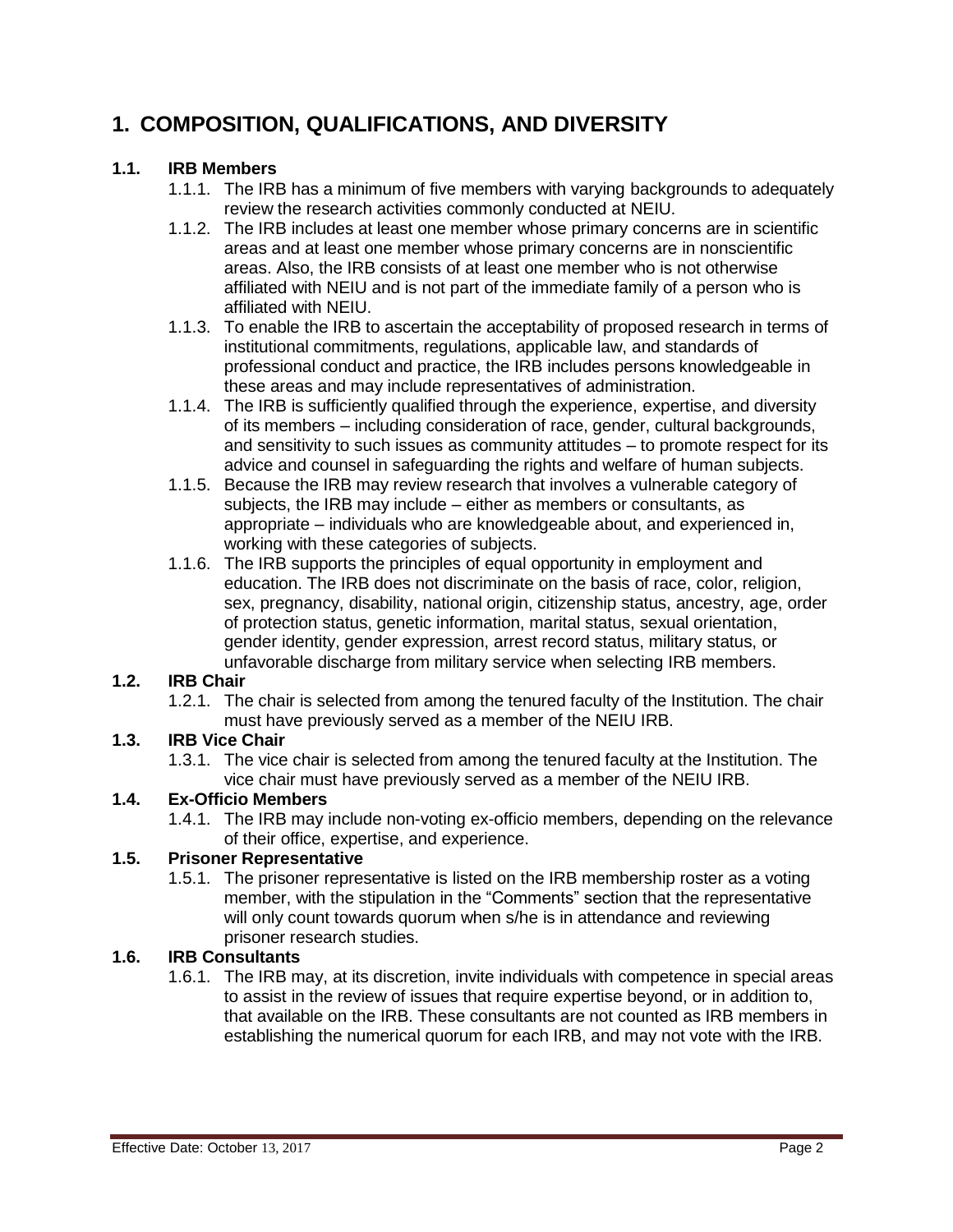# **2. SELECTION, APPOINTMENT, AND LENGTH OF SERVICE**

#### **2.1. IRB Members**

- 2.1.1. Candidates for IRB membership may be nominated by the IRB chair, the deans, IRB staff, faculty, or academic departments. They may also be self-nominated. Unaffiliated members are identified by interest and relevance, and are recommended for appointment by members of the IRB, IRB staff, deans, faculty, and academic departments.
- 2.1.2. The formal appointment of IRB members is made by the Institutional Official. The Dean of the College of Graduate Studies and Research, with input from the various university constituencies, will choose and forward nominees to the Institutional Official for any additional review and formal appointment.
- 2.1.3. The IRB member nomination packet must minimally include: a copy of the nominee's resume or curriculum vitae. An appointment is considered effective at the time and date when the appointment letter is signed by the Institutional Official.
- 2.1.4. IRB members are appointed to membership slots of 3-year terms that align with the start of each academic year. Appointments are renewable by mutual agreement.
- 2.1.5. Appointments end if they are not renewed after the 3-year appointment. Non-renewal does not preclude from future services on the IRB.
- 2.1.6. Members may end their appointment before completion of the 3-year term by notifying the IRB chair in writing.

#### **2.2. IRB Chair**

- 2.2.1. The IRB chair is selected based on experience with, and knowledge of, applicable federal regulations, state laws, and institutional policies.
- 2.2.2. The IRB chair is nominated by and voted for by IRB members. The Dean of the College of Graduate Studies and Research will communicate the IRB's recommendation to the Institutional Official, who makes the formal appointment with input from the various university constituencies.
- 2.2.3. The IRB chair is appointed to a three-year term that aligns with the start of the academic year. Appointments are renewable by mutual agreement with the Institutional Official.

#### **2.3. IRB Vice Chair**

- 2.3.1. The IRB vice chair is selected among tenured faculty based on experience with, and knowledge of, applicable federal regulations, state laws, and institutional policies.
- 2.3.2. The IRB vice chair is nominated by and voted for by IRB members. The Dean of the College of Graduate Studies and Research will communicate the IRB's recommendation to the Institutional Official, who makes the formal appointment with input from the various university constituencies.
- 2.3.3. The term of appointment of the vice chair will be aligned with that member's term of appointment.
- 2.3.4. Refer to "Administrative Supplement" for procedural details.

# **3. RESPONSIBILITIES**

#### **3.1. IRB Members**

3.1.1. Review IRB applications, including informed consent, questionnaires, and recruitment documents, to ensure that applications include adequate protections for human research subjects in the research plan.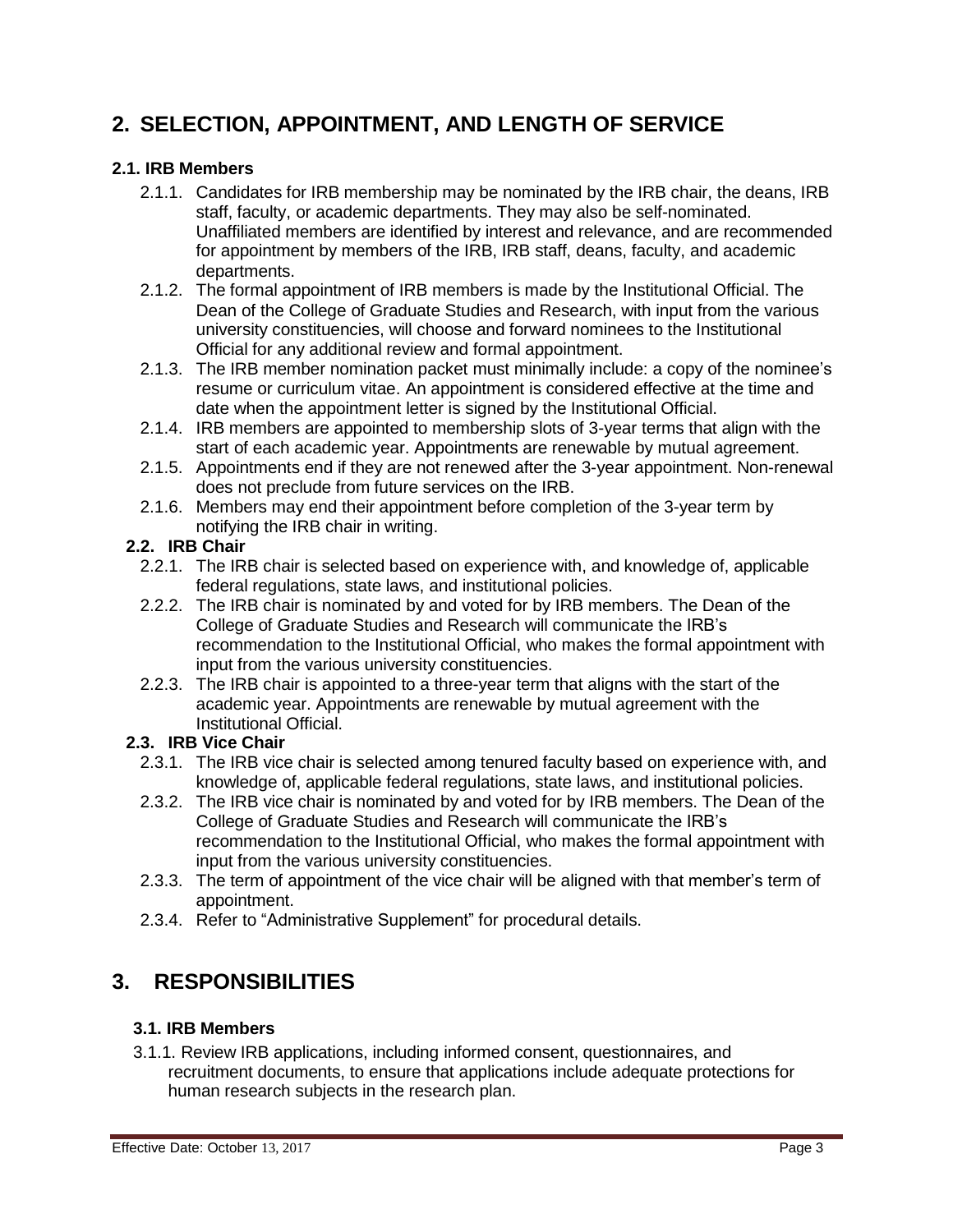- 3.1.2. Participate in full board reviews.
- 3.1.3. Attend IRB monthly meetings. Two unexcused absences per academic year are grounds for replacement.
- 3.1.4. At least once a year, attend a formal educational event pertinent to the oversight of human subjects research (such as web-based training, guest speakers, or conferences), in addition to any educational sessions presented during convened IRB meetings.
- 3.1.5. Follow the Conflict of Interest SOP.
- 3.1.6. Maintain confidentiality for all discussions, reviews, meeting minutes, and other information encountered as a member of the IRB.

#### **3.2. IRB Chair**

- 3.2.3. Share the responsibilities of all IRB members.
- 3.2.4. Determine the type of IRB review required (*exempt, expedited, full board*) based on official regulatory criteria. The chair may delegate this task to qualified IRB staff members.
- 3.2.5. Review all *expedited* studies. The chair may delegate this task to the Vice Chair or another IRB member.
- 3.2.6. Convene and chair the meetings of the IRB.
- 3.2.7. Review amendments to expedited studies, except for changes in personnel, performance sites, and funding that do not affect the study's expedited status. The chair may delegate this task to the vice chair or another IRB member.
- 3.2.8. Sign approval memos.
- 3.2.9. Review reports of unanticipated problems.
- 3.2.10. Participate in investigations of non-compliance.
- 3.2.11. Make recommendations to the IRB about suspension or termination of research studies based on the results of investigation of noncompliance.
- 3.2.12. Conduct evaluations of IRB members at the end of their 3-year term.
- 3.2.13. In addition, the chair serves as a resource for investigators and IRB members regarding issues and policies related to human subjects protection.

#### **3.3. IRB Vice Chair**

3.3.3. The IRB vice chair assists the chair in the chair's responsibilities and assumes the responsibilities and obligations of the Chair when the Chair is unable to serve in that capacity, or when the chair is an investigator on a research project being considered or reviewed by the IRB. The duties and responsibilities of the vice chair are the same as for any IRB member except when assuming the role of the chair.

## **4. TRAINING**

#### **4.1. IRB Members, IRB Chair, and Vice Chair**

4.1.1. All IRB members are required to complete all relevant training in human subjects protection and maintain the currency of their training.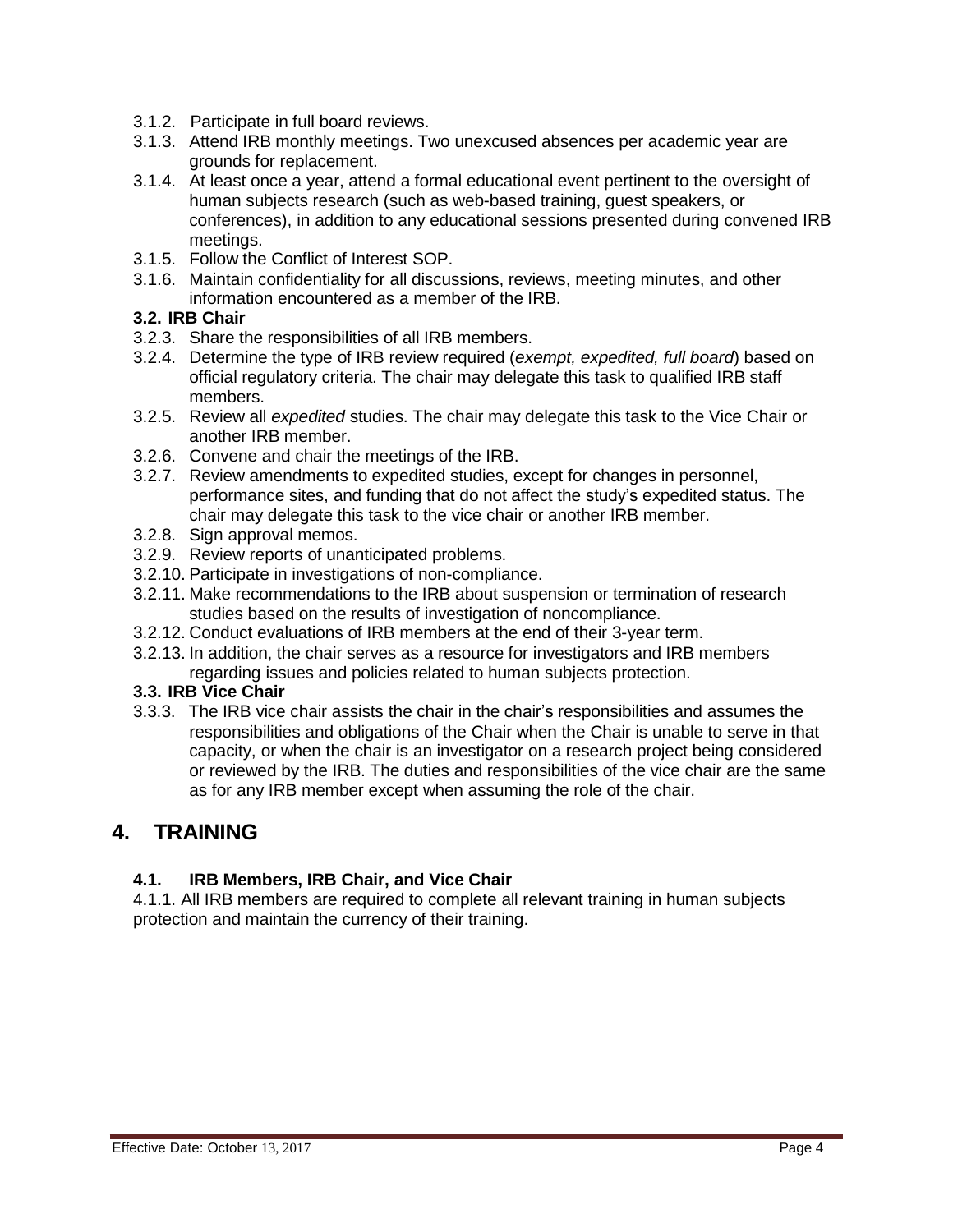# **5. EVALUATION**

#### **5.1. IRB Members, IRB Chair, and Vice Chair**

- 5.1.1. All IRB members will be informally evaluated by the IRB chair and the Dean of the College of Graduate Studies and Research at the end of their 3-year term. The IRB chair and vice chair will be informally evaluated annually by the Dean of the College of Graduate Studies and Research and the Institutional Official.
- 5.1.2. Evaluations will consider the following criteria:
	- o Knowledge and application of federal regulations and ethical principles
	- o Knowledge and application of IRB policies and procedures
	- o Completion of required member training
	- o Meeting attendance
	- o Review of IRB applications (quality / quantity / timeliness)
	- o Participation in educational sessions
	- o Constructive participation in IRB discussion
- 5.1.3. An IRB member who is not adequately fulfilling the standards and responsibilities listed above may be recommended to the Institutional Official for additional training or the termination of appointment.

### **6. IRB MEMBER CONFLICT OF INTEREST**

**6.1.** IRB member conflicts of interest are defined and handled as described in the SOP "IRB Member Conflict of Interest."

### **7. IRB STAFF**

- **7.1.** The IRB staff member assists the chair and vice chair in IRB activities. The support staff is responsible for assisting researchers in the application process, facilitating review of submitted applications, preparing IRB meetings, documenting meeting minutes, assisting with IRB policy development, planning and conducting campus wide educational events at least once a year and performing other tasks in support of the IRB operations.
- **7.2.** IRB staff member is required to maintaining currency in CITI training and be familiar with federal, state, and local regulations, and institutional policies and procedures.
- **7.3.** IRB staff will be evaluated formally by the supervisor following established HR procedures and informally by the IRB chair.

#### **Regulations**

45 CFR 46.107 21 CFR 56.107

#### **Author Reference**

NEIU IRB

#### **Contact Information**

Please direct questions or concerns about this policy to: